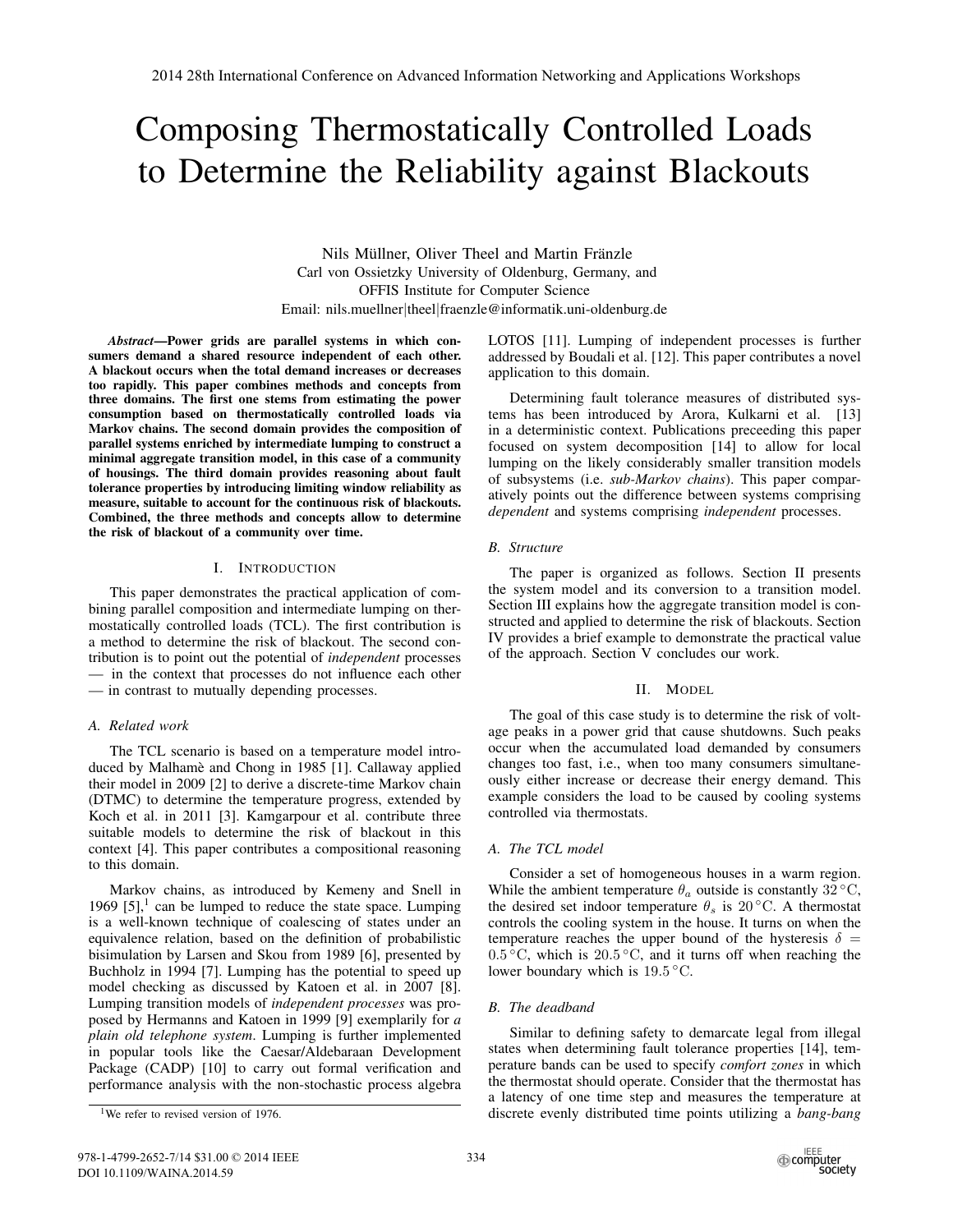control [15]. A *bang-bang* control is a simple on/off switch turning the cooling system on when it is too hot or turning it off when it is too cold. It is reasonable to specify the comfort zones according to how far the actual temperature deviates from  $\theta_s$ . The system is in a *legal state* within interval [19.5, <sup>20</sup>.5], a switching should occur within a *reasonable interval*, that is, not too long after the deadband is left, and in an undesired state beyond that interval, when switching did not occur *timely* as depicted in Figure 1.



Figure 1. Specifying legal and undesired states and a witching region

This shows how the classification into fault, error and failure by Avižienis et al. [16] from the context of fault tolerance can be mapped onto temperature intervals.

#### *C. Temperature dynamics*

The following equation describes the temperature progress:

$$
\theta(t+1) = \underbrace{a\theta(t)}_{i} + \underbrace{(1-a)(\theta_a - m(t)R \cdot P)}_{ii}) + \underbrace{g(t)}_{iii} [2, p.8] \quad (1)
$$

The equation<sup>2</sup> reads as follows: the temperature in the next time step is  $i)$  the temperature of the current time step plus  $ii)$ the temperature progress depending on whether the thermostat is turned on or off plus  $iii)$  some noise. Parameter  $a$  "governs the thermal characteristics of the thermal mass and is defined as  $a = \exp(-h/CR)$ " [2] with h being the duration of a time step measured in seconds, C being the thermal capacitance measured in  $kWh$   $\circ$ C and R being the thermal resistance measured in  $\mathcal{O}(kW)$ . The switch m is defined in [2, p.9] as follows:

$$
m_i(t_{n+1}) = \begin{cases} 0, & \theta(t) < \theta_s - \delta = \theta_- \\ 1, & \theta(t) > \theta_s + \delta = \theta_+ \\ m(t) & \text{otherwise} \end{cases}
$$
 (2)

Parameter P describes the energy transfer rate to or from the thermal mass measured in  $kW$ . The term  $g(t)$  is a noise term. Table I shows the standard parameters used by Callaway [2]: Parameter  $\eta$  is required to describe the total power demand

| Parameter        | Meaning                      | Standard value          | Unit                  |
|------------------|------------------------------|-------------------------|-----------------------|
| R                | average thermal resistance   |                         | $^{\circ}$ C/kW       |
| C                | average thermal capacitance  | 10                      | $kWh$ / $\degree$ C   |
| $\boldsymbol{P}$ | average energy transfer rate | 14                      | kw                    |
| $\eta$           | load efficiency              | 2.5                     |                       |
| $\theta_s$       | temperature set point        | 20                      | $^{\circ} \mathrm{C}$ |
| δ                | thermostat hysteresis        | 0.5                     | $\circ$ C             |
| $\theta_a$       | ambient temperature          | 32                      | $^{\circ}$ C          |
|                  | Table I                      | <b>MODEL PARAMETERS</b> |                       |

<sup>2</sup>The equation has been adapted from [2, p.8] in the context of this paper. For instance, the original version uses  $w$  instead of  $g$  as noise term. To avoid ambiguity with the window size, Equation 1 shows  $g_i(t_n)$  as noise term.

y in the nect time step:  $y(t + 1) = \sum_{i=1}^{N} \frac{1}{\eta} P \cdot m(t + 1)$ . The parameter  $\eta$  describes the efficiency "and can be interpreted<br>as the coefficient of performance" [2] as the coefficient of performance" [2].

#### *D. Deterministic execution*

To determine the influence of each single parameter, the system execution is evaluated at first without noise, that is, without part iii) of Equation 1. Then, the system is deterministic without probabilistic influence. The corresponding implementation in iSat  $[17]$  is provided online.<sup>3</sup> We first



Figure 2. The TCL model executing with standard parameters

describe the initial behavior and then the behavior in the limit. The upper graph in Figure 2 shows the status of the switch and the lower graph shows the temperature evolving over time. Initially, the system detects that the temperature is too high and initiates cooling one time step later. At time step 8, it enters the deadband for the first time — at time step 7 it is just above the hysteresis — and continues cooling until time step 9. The system requires ten time steps to reach the lower boundary of the hysteresis for the first time, the switch is turned off for (alternatingly) three or four steps, the switch is turned on for (alternatingly) two or three steps, and the repetitive switching cycle shown in Figure 3 occurs the first time at time instant 44 and persists at least until time step 100. It even holds until time step 1000, not depicted in the graph, so that the assumption that the cyclic behavior is stable is justified. Each vertex is labeled



Figure 3. Repetitive cycle of a swicth remaining in a certain state

*number status*, referring to the number of steps the system will remain in the state. The deterministic setting without noise allows to understand how the single parameters influence the

<sup>3</sup>www.informatik.uni-oldenburg.de/~phoenix/isatcallaway.zip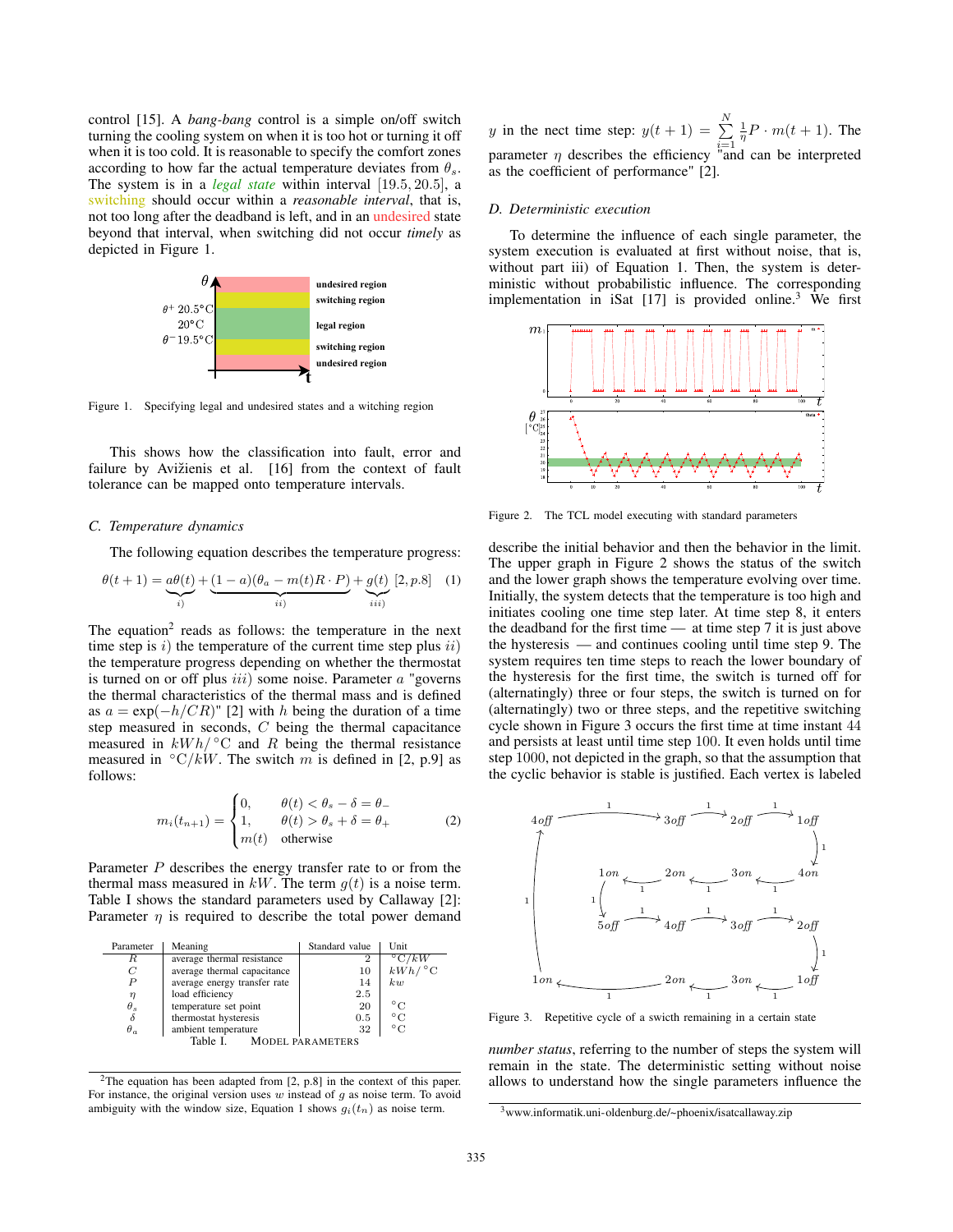equation. Therefore, we repeat the same setting but change each parameter, one at a time, amplifying it by a factor of ten compared to the standard parameters from Table I, except for the parameters altered in Figures 8 and 9, which are amplified by adding  $10\,^{\circ}\text{C}$  in Figure 8 and subtracting  $10\,^{\circ}\text{C}$ in Figure 9. When the isolation of the house via parameter



Figure 4. Temperature dynamics with standard parameters and altered average thermal resistance  $R = 20 °C/kW$ 

 $R$  is increased, it heats up at a far slower pace as shown in Figure 4. Furthermore, the cooling process is more efficient. The switching delay forces the system to even cool below the *safety* threshold as the temperature reaches below 18 ◦C. Figure 5 shows that amplifying the cooling power via  $P$  cools



Figure 5. Temperature dynamics with standard parameters and altered average energy transfer rate  $P = 140kw$ 

the house down rapidly. With the delay of one time step given, the cooling device freezes the house even below  $0^{\circ}$ C. In case



Figure 6. Temperature dynamics with standard parameters and altered average thermal capacitance  $C = 100kWh / °C$ 

the thermal capacitance is increased — imagine for instance the house filled with a liquid instead of air  $\overline{\phantom{a}}$  via parameter C, both cooling and heating phases are slowed down as shown in Figure 6. If the deadband is relaxed via parameter  $\delta$  as shown in Figure 7, the cooling and heating phases take longer as well. Since it would be unreasonable to amplify the ambient temperature via  $\theta_a$  beyond a certain point, 10 °C are added instead of multiplying it by a factor of 10. As shown in Figure 8, the heating phases are shortened and the cooling phases are extended. The setting in depicted in Figure 9 lowers



Figure 7. Temperature dynamics with standard parameters and altered thermal hysteresis  $\delta = 5^{\circ}$ C



Figure 8. Temperature dynamics with standard parameters and altered temperature set point  $\theta_a = 42 \degree C$ 

the set point  $\theta_s$  to 10 °C which also shortens the heating phase and flattens the graph. Amplifying the load efficiency via  $\eta$  has



Figure 9. Temperature dynamics with standard parameters and altered ambient temperature  $\theta_s = 10^\circ \text{C}$ 

almost no effect and is therefore not depicted.

#### *E. Adding noise*

When the TCL model without noise is explored, then the system executes along one deterministic execution trace. By adding a general noise term, like the part  $iii$ ) in Equation 1, the transition model becomes Markovian. The execution traces then *spread over time* as exemplarily shown in Figure 10 by Koch et al. [3].



Figure 10. Temperature state evolution via simulation by Koch et al. [3, p.3]

In this setup, 200 households execute in parallel. Noise causes them to reach the deadband boundaries at different times. While all households are initially in the same state, their progress differs. After about three hours, all synchronicity is lost. One time step equals ten seconds in this example.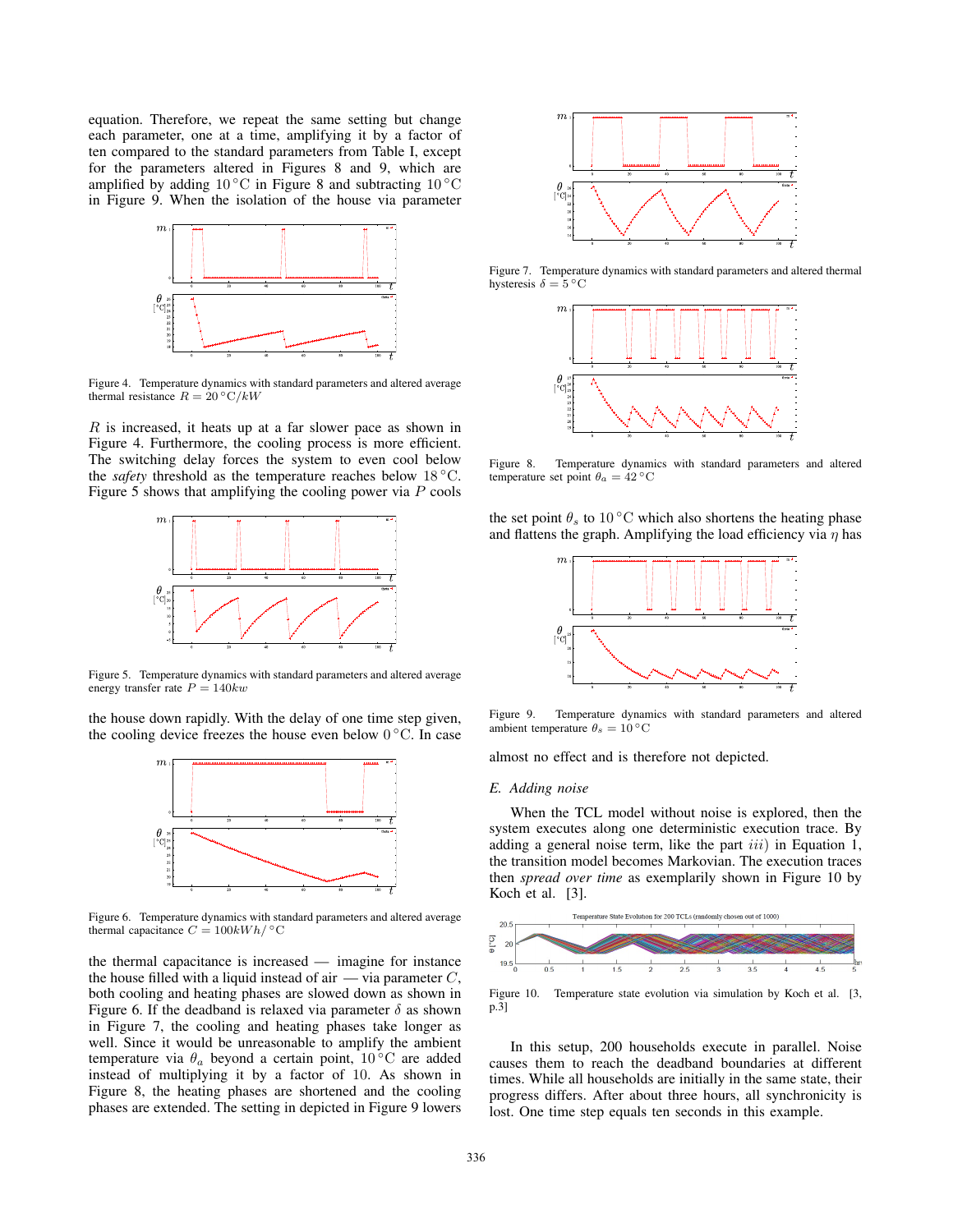## *F. Binning*

Limiting window availability (LWA) is the probability that a system provides a desired service (or satisfies a safety specification) within an alotted time window, considering that the stationary distribution initially holds [18]. The method to compute a window property like LWA is based on system and probabilistic influence to be translated into a DTMC. An intermediate step to finally acquire a DTMC from the TCL scenario is the discretization of the continuous temperature domain. A discretization in this context is commonly known as *binning* [2, 3]. The temperature domain is partitioned into — in this case equally sized — *bins*.

The probabilistic execution traces reach a bin with a certain probability in the next time step. The progress of each household along the temperature domains — one domain for m being off and one for m being on — can be formally be described with a DTMC as pictured in Figure 11.



Figure 11. The state bin transition model by Koch et al. [3, p.2]

The Figure shows how the temperature domain is binned for both on and off states of  $m$ , and that the transition probabilities can be computed for each state tuple. The TCL example points out the limitations of deriving precise transition probabilities analytically. Transition probabilities are often derived via approximate methods like simulation or sampling. In this case, binning is an abstraction introducing an error. The coarser the bins are, the larger becomes the abstraction error. Soudjani and Abate [19, 20, 21] currently work on methods to compute the error that is introduced by the abstraction. Notably, they propose a method to *directly* compute the transition probabilities in a product chain of multiple housings, contrary to the sequential construction of the lumped product Markov chain that is discussed in this section.

The analytic methods proposed in the previous chapters rely on the quality of the provided probabilities. The discussion of power grids addressed that determining this quality is important. Furthermore, it showed, that safety can be formulated and a DTMC can be constructed to evaluate the safety over time.

#### III. METHOD

#### *A. Population lumping*

The example contains homogeneous housings with uniform parameters. This is not unrealistic, given the uniformity of communities in suburban areas. Each housing is modeled as a process. The goal is to construct one DTMC as surrogate transition model for one housing in the community. By multiplying it with the Kronecker product, the probability of too many houses within the population switching simultaneously can be computed. Lumping can be applied between each two Kronecker multiplications to minimize the product chain to a counting abstraction.

The complexity of the aggregate DTMC of all households depends on the number of households and the granularity of the applied binning. This is similar to the size of the state space being the product over all register domains in the previous examples. The size of the full product chain here is  $n^k$  with  $n$  bins per household and  $k$  households. Notably, each bin has to be accounted for twice: once for *on* and once for *off* mode as shown in Figure 11. In order to arrive at a tractable Markov chain, it is reasonable to select a binning according to the number of households such that the full product chain remains tractable.

Assume the following symbolic DTMC  $\mathcal{D}_1$  for one housing as given. The states are labeled *number status*. Probability  $p_i$ is the probability that the temperature in a house remains in its current bin i for one time step and  $1-p_i$  is the probability that it progresses to the next temperature bin. The matrix is intentionally designed simple with only two bins and a sparse matrix to demonstrate lumpability.

|           | $\downarrow$ from/to $\rightarrow$                            | 1 on    | 2 on           | 1 off   | $2 \text{ off}$ |  |
|-----------|---------------------------------------------------------------|---------|----------------|---------|-----------------|--|
|           | 1 on                                                          | $p_1$   | $1-p_1$        |         |                 |  |
|           | 2 on                                                          |         | p <sub>2</sub> | $1-p_2$ |                 |  |
|           | 1 off                                                         |         |                | $p_3$   | $1-p_3$         |  |
|           | 2 off                                                         | $1-p_4$ |                |         | $p_4$           |  |
| Table II. | EXAMPLE SYMBOLIC DTMC FOR A SURROGATE HOUSING $\mathcal{D}_1$ |         |                |         |                 |  |
|           |                                                               |         |                |         |                 |  |

Consider the Markov chain to be irreducible and labeled  $\mathcal{D}_1$ . With the houses being mutually independent and executing Equation 1 in parallel, maximal parallel execution semantics apply and the Kronecker product ⊗ can be used as discussed in [22].

The product Markov chain of two houses with uniform parameters is the Kronecker product of two Markov chains  $\mathcal{D}_1$ . It calculates to  $\mathcal{D}_1 \otimes \mathcal{D}_1$  and is labeled  $\mathcal{D}_2$  — the index in  $\mathcal{D}_i$  refers to the number of households — shown in Table IV on the next page. Empty quadrants are omitted according to the scheme shown in Table III, in which the black cells represent the omitted zero values.



Lumping is conducted as described in [18] to reduce the DTMC shown in Table IV to the DTMC shown in Table V. The state lumping follows the schematics shown in Figure 12 which describes the equivalence classes. It also shows the symmetry of the equivalence classes in the state space: The states mirrored at the diagonal are pairwise bisimilar. States  $\langle 1$ on, 2on $\rangle$  and  $\langle 2$ on, 1on $\rangle$  become state  $\langle 1$ on, 2on $\rangle$ . The other equivalence classes are labeled analogously. This process can equivalence classes are labeled analogously. This process can be repeated for  $k$  uniform households, that is, their respective transition models, until  $\mathcal{D}'_k$  is composedly constructed.

# *B. Computing the complexity with enumerative combinatorics*

Enumerative combinatorics provide the means to compute the number of states the lumped aggregate DTMC com-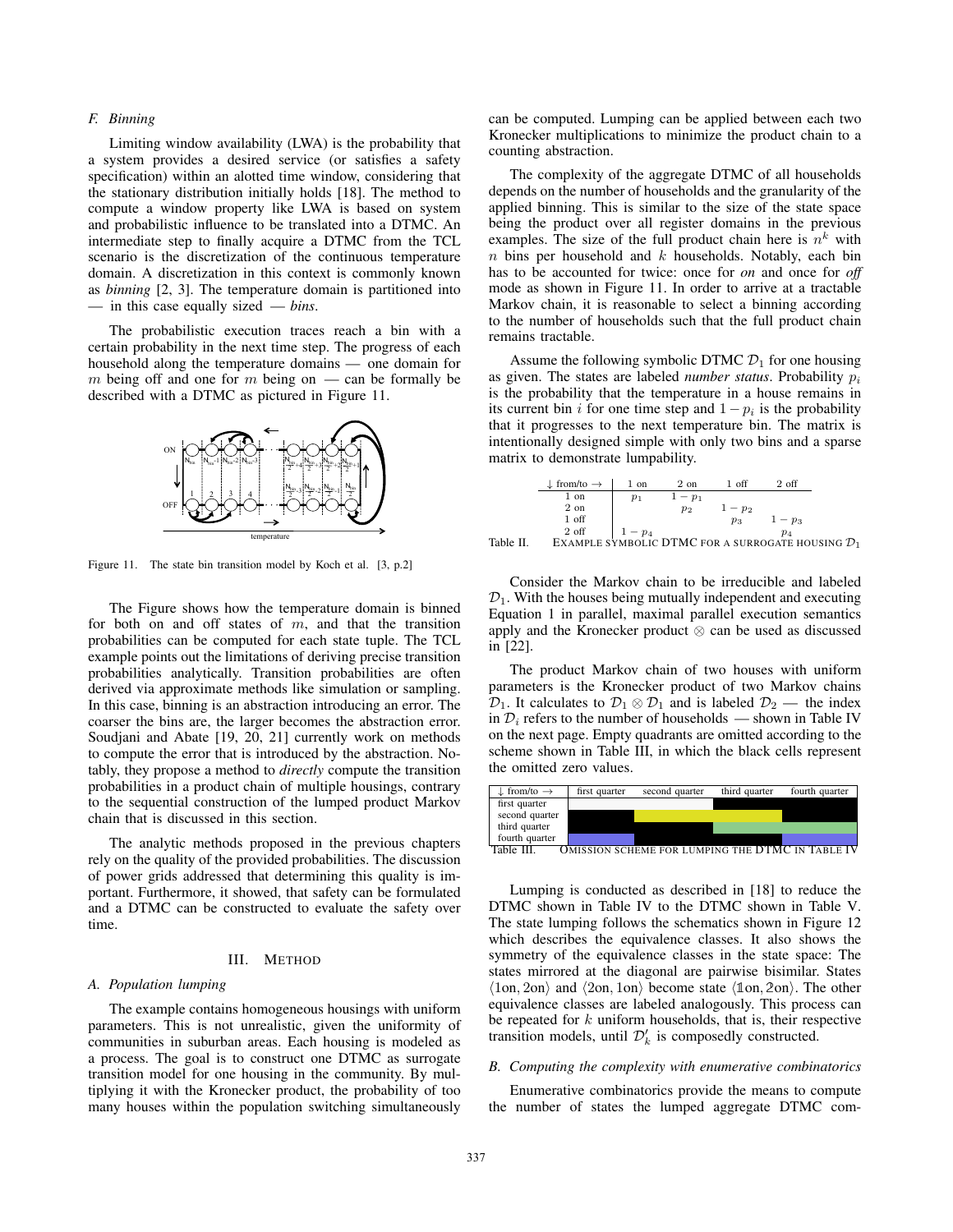| ↓ first quarter row<br>first quarter column                                                                                                                     |                                                |  |  |  |  |  |
|-----------------------------------------------------------------------------------------------------------------------------------------------------------------|------------------------------------------------|--|--|--|--|--|
| $\downarrow$ from/to $\rightarrow$<br>$\frac{\langle 1on, 1on \rangle}{p_1^2}$<br>$\langle 1on, 2on \rangle$<br>$\langle 1on, 1off \rangle$                     | $\langle 1on, 2off \rangle$                    |  |  |  |  |  |
| $\langle 1on, 1on \rangle$<br>$p_1 \cdot (1-p_1)$                                                                                                               |                                                |  |  |  |  |  |
| $\langle 1on, 2on \rangle$<br>$p_1 \cdot (1-p_2)$<br>$p_1 \cdot p_2$                                                                                            |                                                |  |  |  |  |  |
| $\langle$ 10n, 10ff $\rangle$<br>$p_1 \cdot p_3$                                                                                                                | $p_1 \cdot (1-p_3)$                            |  |  |  |  |  |
| $p_1 \cdot (1-p_4)$<br>$\langle 1on, 2off \rangle$                                                                                                              |                                                |  |  |  |  |  |
|                                                                                                                                                                 | $p_1 \cdot p_4$                                |  |  |  |  |  |
| second quarter column<br>Lfirst quarter row                                                                                                                     |                                                |  |  |  |  |  |
| $\downarrow$ from/to $\rightarrow$<br>$\langle 2on, 1on \rangle$<br>$\langle 2on, 2on \rangle$<br>$\langle 2on, 1off \rangle$                                   | $\langle 2on, 2off \rangle$                    |  |  |  |  |  |
| $(1-p_1)^2$<br>$p_1 \cdot (1-p_1)$<br>$\langle 1on, 1on \rangle$                                                                                                |                                                |  |  |  |  |  |
| $(1-p_1)\cdot p_2$<br>$\langle 1on, 2on \rangle$<br>$\frac{(1-p_1)\cdot(1-p_2)}{(1-p_1)\cdot p_3}$<br>(1on, 1off)                                               |                                                |  |  |  |  |  |
| (1on, 2off)<br>$(1-p_1) \cdot (1-p_4)$                                                                                                                          | $\frac{(1-p_1)\cdot(1-p_3)}{(1-p_1)\cdot p_4}$ |  |  |  |  |  |
|                                                                                                                                                                 |                                                |  |  |  |  |  |
| second quarter column<br><b>L</b> second quarter row                                                                                                            |                                                |  |  |  |  |  |
| $\downarrow$ from/to $\rightarrow$<br>$\langle 2on, 1on \rangle$<br>$\langle 2on, 2on \rangle$<br>$\langle 2on, 1off \rangle$                                   | $\langle 2on, 2off \rangle$                    |  |  |  |  |  |
| $\langle 2on, 1on \rangle$<br>$p_2 \cdot (1-p_1)$<br>$p_2 \cdot p_1$                                                                                            |                                                |  |  |  |  |  |
| $\langle 2on, 2on \rangle$<br>$p_2^2$<br>$(1-p_2)\cdot p_2$                                                                                                     |                                                |  |  |  |  |  |
| $\langle 2on, 1off \rangle$<br>$p_2 \cdot p_3$                                                                                                                  | $p_2 \cdot (1-p_3)$                            |  |  |  |  |  |
| $\langle 2on, 2off \rangle$<br>$p_2 \cdot (1-p_4)$                                                                                                              | $p_2 \cdot p_4$                                |  |  |  |  |  |
| second quarter row<br>third quarter column                                                                                                                      |                                                |  |  |  |  |  |
| $\langle$ 1off, 2on $\rangle$<br>$\langle$ loff, loff $\rangle$<br>$\downarrow$ from/to $\rightarrow$<br>$\langle$ loff, lon $\rangle$                          | $\langle$ 1off, 2off $\rangle$                 |  |  |  |  |  |
| $(1-p_2)_{1}$<br>$(1-p_2) \cdot (1-p_1)$<br>(2on, 1on)                                                                                                          |                                                |  |  |  |  |  |
| $(1-p_2)^2$<br>$p_2 \cdot (1-p_2)$<br>(2on, 2on)                                                                                                                |                                                |  |  |  |  |  |
| $(1-p_2)\cdot p_3$<br>(2on.1off)                                                                                                                                | $(1-p_2) \cdot (1-p_3)$                        |  |  |  |  |  |
| (2on, 2off)<br>$(1-p_2) \cdot (1-p_4)$                                                                                                                          | $(1-p_2) \cdot p_4$                            |  |  |  |  |  |
| third quarter row                                                                                                                                               | third quarter column                           |  |  |  |  |  |
| $\langle 1off, 1on \rangle$<br>$\langle 1off, 2on \rangle$<br>$\langle 1off, 1off \rangle$<br>$\downarrow$ from/to $\rightarrow$                                | $\langle 1off, 2off \rangle$                   |  |  |  |  |  |
| $\langle$ 10ff, 10n $\rangle$<br>$p_3 \cdot (1-p_1)$<br>$p_3 \cdot p_1$                                                                                         |                                                |  |  |  |  |  |
| $\langle 1off, 2on \rangle$<br>$p_3 \cdot p_2$                                                                                                                  |                                                |  |  |  |  |  |
| $\frac{p_3\cdot (1-p_2)}{p_3^2}$<br>$\langle 1$ off, $1$ off $\rangle$                                                                                          | $p_3 \cdot (1-p_3)$                            |  |  |  |  |  |
| $\langle 1off, 2off \rangle$<br>$p_3 \cdot (1-p_4)$                                                                                                             | $p_3 \cdot p_4$                                |  |  |  |  |  |
| third quarter row<br>fourth quarter column                                                                                                                      |                                                |  |  |  |  |  |
| $\langle 2off, 1on \rangle$<br>$\langle 2off, 2on \rangle$<br>$\langle 2off, 1off \rangle$<br>$\downarrow$ from/to $\rightarrow$                                | $\langle 2off, 2off \rangle$                   |  |  |  |  |  |
| $\langle$ 1off, 1on $\rangle$<br>$p_3 \cdot (1-p_1)$<br>$(1-p_3)\cdot(1-p_1)$                                                                                   |                                                |  |  |  |  |  |
| $\langle$ 1off, 2on)<br>$(1-p_3)\cdot p_2$                                                                                                                      |                                                |  |  |  |  |  |
| $\frac{(1-p_3)\cdot(1-p_2)}{(1-p_3)\cdot p_3}$<br>$\langle 1off, 1off \rangle$                                                                                  | $(1-p_3)^2$                                    |  |  |  |  |  |
| $\langle 1off, 2off \rangle$<br>$(1-p_3)\cdot(1-p_4)$                                                                                                           | $(1-p_3)\cdot p_4$                             |  |  |  |  |  |
| fourth quarter column<br>. fourth quarter row                                                                                                                   |                                                |  |  |  |  |  |
| $\perp$ from/to $\rightarrow$<br>$\langle$ 1on, 2on $\rangle$<br>$\langle$ 100, 10ff $\rangle$<br>$\frac{\langle \text{lon, lon} \rangle}{(1 - p_4) \cdot p_1}$ | $\langle 1on, 2off \rangle$                    |  |  |  |  |  |
| $(1-p_4) \cdot (1-p_1)$<br>2off, 1on                                                                                                                            |                                                |  |  |  |  |  |
| (2off, 2on)<br>$(1-p_4)\cdot p_2$<br>$(1-p_4) \cdot (1-p_2)$                                                                                                    |                                                |  |  |  |  |  |
| (2off.1off)                                                                                                                                                     | $(1-p_4) \cdot (1-p_3)$<br>$(1-p_4)\cdot p_3$  |  |  |  |  |  |
| $(1-p_4)^2$<br>(2off, 2off)<br>$(1-p_4)\cdot p_4$                                                                                                               |                                                |  |  |  |  |  |
| ↓ fourth quarter row<br>first quarter column                                                                                                                    |                                                |  |  |  |  |  |
| $\langle 2off, 2on \rangle$<br>$\downarrow$ from/to $\rightarrow$<br>$\langle 2off, 1on \rangle$<br>$\langle 2off, 1off \rangle$                                | $\langle 2off, 2off \rangle$                   |  |  |  |  |  |
| $\langle 2off, 1on \rangle$<br>$p_4 \cdot (1-p_1)$<br>$p_4 \cdot p_1$                                                                                           |                                                |  |  |  |  |  |
| $\langle 2off, 2on \rangle$<br>$p_4 \cdot (1-p_2)$<br>$p_4 \cdot p_2$                                                                                           |                                                |  |  |  |  |  |
|                                                                                                                                                                 |                                                |  |  |  |  |  |
| 2off, 1off<br>$p_4 \cdot p_3$                                                                                                                                   | $p_4 \cdot (1-p_3)$                            |  |  |  |  |  |

 $\begin{array}{c|c|c|c}\n\hline\n\langle 2\text{off}, 2\text{off}, 2\end{array}$  **p<sub>4</sub>** · (1 − p<sub>4</sub>) **p**<sub>4</sub> **p**<sub>4</sub> **p**<sub>4</sub> **p**<sub>4</sub> **p**<sub>4</sub> **p**<sub>4</sub> **p**<sub>4</sub> **p**<sub>4</sub> **p**<sub>4</sub> **p**<sub>4</sub> **p**<sub>4</sub> **p**<sub>4</sub> **p**<sub>4</sub> **p**<sub>4</sub> **p**<sub>4</sub> **p**<sub>4</sub> **p**<sub>4</sub> **p**<sub>4</sub> **p**<sub>4</sub> **p**<sub>4</sub> **p**<sub>4</sub> **p**<sub>4</sub> **p** TRANSITIONS



Figure 12. Lumping scheme showing which states are bisimilar

| 1on, 1on<br>$\downarrow$ from/to $\rightarrow$                                          | 10n, 20n                    | lon, loff)                 | $1$ on, $2$ off $\rangle$   | (2on, 2on)                           | 2on, 1off                                | 2on, 2off)                                         |
|-----------------------------------------------------------------------------------------|-----------------------------|----------------------------|-----------------------------|--------------------------------------|------------------------------------------|----------------------------------------------------|
|                                                                                         |                             |                            |                             |                                      |                                          |                                                    |
| (1on, 1on)<br>p,                                                                        | $2 \cdot p_1 \cdot (1-p_1)$ |                            |                             | $(1-p_1)^2$                          |                                          |                                                    |
| $\langle$ 1on, 2on $\rangle$                                                            | $p_1 \cdot p_2$             | (1)<br>$-p_2$<br>$p_1$ .   |                             | $-p_1$<br>$\cdot$ p <sub>2</sub> $($ | $-p_2$ )<br>$-p_1$<br>11<br>٠            |                                                    |
| '1on, 1off)                                                                             |                             | $p_1 \cdot p_3$            | $p_1 \cdot (1-p_3)$         |                                      | $(1-p_1)\cdot p_3$                       | $(1-p_1)$<br>$(1-p_3)$                             |
| $\langle 1on, 2off \rangle$ $\ p_1 \cdot (1 - p_4)\  \cdot (1 - p_1) \cdot (1 - p_4)\ $ |                             |                            | $p_1 \cdot p_4$             |                                      |                                          | $(1-p_1)\cdot p_4$                                 |
|                                                                                         |                             |                            |                             |                                      |                                          |                                                    |
| $\downarrow$ from/to $\rightarrow$<br>llon, 2on                                         | lon, loff                   | $1$ lon, $2$ off $\rangle$ | $\langle 2on, 2on \rangle$  | 2on, 1off)                           | 2on, 2off                                | $1$ off, $2$ off $\rangle$<br>$\langle$ 10ff, 10ff |
| (2on, 2on)                                                                              |                             |                            | $p_2^2$                     | $(1-p_2) \cdot p_2$                  |                                          | $(1-p_2)^2$                                        |
| $\langle 2on, 1off \rangle$                                                             | $p_2 \cdot p_3$             | $p-2\cdot(1-p_3)$          |                             |                                      | $(1-p_2) \cdot (1-p_3)(1-p_2) \cdot p_3$ |                                                    |
| $\langle 2on, 2off \rangle$ $\ p_1 \cdot (1-p_4)\  (1-p_1) \cdot (1-p_4)$               |                             |                            |                             |                                      | $p_2 \cdot p_4$                          | $(1-p_2) \cdot p_4$                                |
|                                                                                         |                             |                            |                             |                                      |                                          |                                                    |
| $\downarrow$ from/to $\rightarrow$ (1on, 1on)                                           | (1on, 1off)                 |                            | $'1$ on, $2$ off $'$        | $\langle 1$ off, $1$ off             | '1off, 2off                              | $\langle 2off, 2off \rangle$                       |
| $\langle$ 10ff, 10ff $\rangle$                                                          |                             |                            |                             | $p_3^2$                              | 2<br>$p_3) \cdot p_3$<br>-               | $-p_3$ )                                           |
| $1$ off, 2off $\rangle$                                                                 | $(1-p_4)(1$<br>$p_3$        | $p_3$ )                    | $1-p_4$                     |                                      | $p_3 \cdot p_4$                          | $\cdot p_4$<br>$p_3)$                              |
| $\langle 2off, 2off \rangle$<br>$ (1-p_4)^2 $                                           |                             |                            | $2 \cdot (1-p_4) \cdot p_4$ |                                      |                                          | $p_4^*$                                            |
| LUMPED DTMC $\mathcal{D}'_2$ , ten states, 36 transitions<br>Table V.                   |                             |                            |                             |                                      |                                          |                                                    |
|                                                                                         |                             |                            |                             |                                      |                                          |                                                    |

prises. The state space explosion without lumping draws a state space according to *variation with repetition*. Therefore, there are  $|S| = n^k$  states when considering k houses and n bins. The successive lumping arrives at a state space of *n* bins. The successive lumping arrives at a state space of  $|S'| = \binom{n}{k} = \binom{n+k-1}{k} = \frac{(n+k-1)!}{(n-1)! \cdot k!}$  — the *multiset (rising) binomial coefficient* [23] — by *combination with repetition*. Figures 13(a) and 13(b) compare both state space explosions when adding more uniform households on the  $x$ -axis. They show that lumping *dampens* the explosion tremendously. The largest DTMC before the final lumping step in compositional lumping in this context is  $\binom{n}{k-1} \cdot n$ . Figure 13(a) compares<br>the initial explosions up to tap households, while Figure 13(b) the *initial* explosions up to ten households, while Figure 13(b) computes the scalability for up to 100 households. The figures demonstrate that instead of the exponential state space explosion depicted in the red graphs, the size of the DTMC increases almost linearly with lumping, depicted in the blue graphs. Compared to unlumped multiplication, the graph under



(a) Dampening the state space explosion in the first ten steps

**1 13 5 9 17 21 25 29 33 37 41 45 49 53 57 61 65 69 73 77 81 85 89 93 97 <sup>0</sup> 2,00E+059 4,00E+059 6,00E+059 8,00E+059 1,00E+060 1,20E+060 1,40E+060 1,60E+060 1,80E+060 State Space Explosion with and without Lumping variation (unlumped) vs. combination (lumped) Number of States in Unlumped DTMC Number of States in Lumped DTMC Number of Uniform Households Number of States**

(b) Dampening the state space explosion in the first 100 steps

Figure 13. Dampening the state space explosion

application of lumping almost coincides with the  $x$ -axis. Both complexities are computed with *enumerative combinatorics*, that is, variation and combination with repetition. The tractability of the DTMC depends on the available computing power. Even with lumping and perfectly homogeneous households,  $S'$  contains 176, 851 states for 100 housings and the proposed binning. Yet, compared to approximately  $1.61 \cdot 10^{60}$  states, sequential composition and lumping are obviously preferable.

#### *C. Control destroys bisimilarity*

The sequential application of composition and lumping hinges on the mutual independence of the processes. *Control strategies* can prioritize housings to distribute limited resources, for instance when a limited amount of energy faces more demand than it can satisfy. In that case, processes lose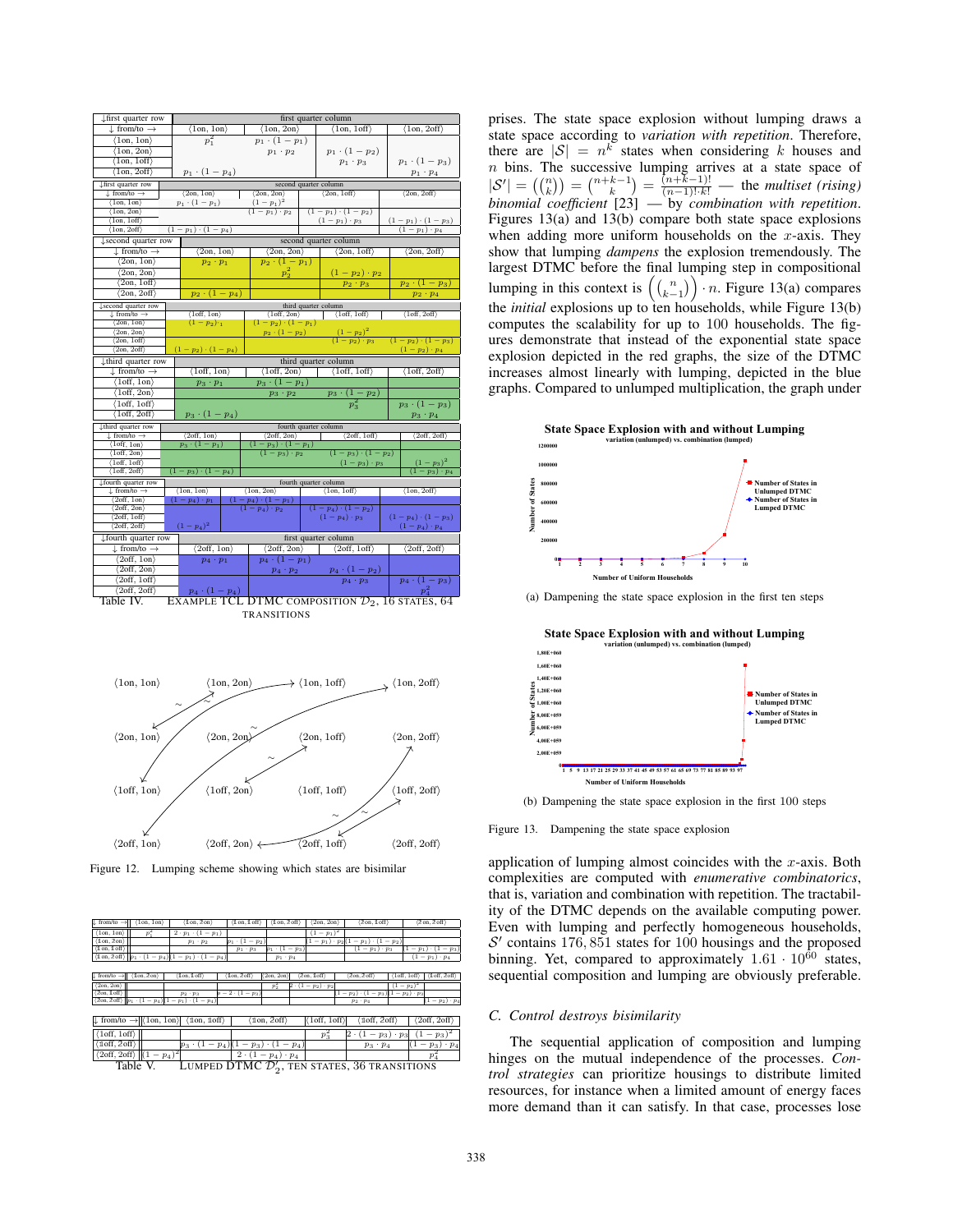their independence. The demand by one prioritized process can delay the satisfaction of another process.

For instance, assume that in the above example of  $\mathcal{D}_2$  in Table IV, one house constantly has a higher priority than another one. Further, assume that the power grid cannot tolerate both thermostats switching simultaneously from on to off or vice versa. In case both thermostats want to switch, the thermostat with the lower priority must wait exactly one time step. This adds two novel states to the system and replaces transitions accordingly as shown in Table VI.

| $\downarrow$ from/to $\rightarrow$ $ \langle 2on, 2on \rangle $ $\langle 1off, 2on \rangle$ $\langle 2on, 1off \rangle$ $ \langle 1off, 3on \rangle$             |          |         |                      |         |
|------------------------------------------------------------------------------------------------------------------------------------------------------------------|----------|---------|----------------------|---------|
| $ \langle 20n, 20n \rangle $ $p_2^2$ $ (1-p_2) \cdot p_2 p_2 \cdot (1-p_2)  (1-p_2)^2$                                                                           |          |         |                      |         |
| $\downarrow$ from/to $\rightarrow$ $ \langle 2off, 2off \rangle $ $\langle 1on, 2off \rangle$ $\langle 2off, 1on \rangle$ $ \langle 1on, 3off \rangle$           |          |         |                      |         |
| $ \langle 2\text{off}, 2\text{off} \rangle $ $p_4^2$ $ (1-p_4) \cdot p_4 p_4 \cdot (1-p_4)  (1-p_4)^2$                                                           |          |         |                      |         |
| $\downarrow$ from/to $\rightarrow$ $ \langle 1$ off, 1 off $\rangle  \langle 2$ off, 1 off $\rangle  \langle 1$ on, 1 on $\rangle  \langle 2$ on, 1 on $\rangle$ |          |         |                      |         |
| $\langle 1 \text{off}, 3 \text{on} \rangle$                                                                                                                      | $p_3$    | $1-p_3$ |                      |         |
| $\langle 1on, 3off \rangle$                                                                                                                                      |          |         | $p_1$                | $1-p_1$ |
|                                                                                                                                                                  | Table VI |         | PRIORITIZED TCL DTMC |         |

In case the transition probabilities are not equal —  $p_1 \neq$  $p_2 \wedge p_1 \neq p_3 \wedge p_1 \neq p_4 \wedge p_2 \neq p_3 \wedge p_2 \neq p_4 \wedge p_3 \neq p_4$ — the DTMC becomes irreducible. For instance, the states  $\langle 1on, 2on \rangle$  and  $\langle 2on, 1on \rangle$  are then no longer probabilistic bisimilar as their outgoing transition probabilities would not coincide anymore. Although the processes do not propagate values to one another, thus excluding fault propagation: they depend on each other by sharing a mutual resource. When that resource is controlled, bisimilarity can be destroyed.

This paragraph demonstrated how sequential composition and lumping can be executed and pointed out, that the absence of fault propagation does not necessarily imply independence of the processes. The example introduced control to destroy bisimulation among non-communicating processes. Next, a small numerical example computes the probability for a small community to suffer from a black out.

# IV. EXAMPLE

## *A. Interleaving application of the Kronecker product* ⊗ *and lumping*

Consider a set of 1000 households. For the sake of argument, we assume the coarsest possible binning, yielding one bin for *on* and one for *off* mode. Acquiring transition probabilities is not the scope of this paper. We consider the following values as being provided: the probability to remain in the *on* bin is <sup>0</sup>.<sup>9</sup> and the probability to remain in the *off* bin is <sup>0</sup>.8.

The full product chain without lumping contains  $|S|$  =  $2^{1000} = 1,0715 \cdot 10^{301}$  states. When lumping is applied after each composition — which is a *counting abstraction* [24, p.195] —, the resulting DTMC contains only  $|S'| = 1001$ states: one state in which all thermostats are *off*, one in which only one thermostat is *on* and so on until one state in which all 1000 thermostats are *on*. Its computation took about 50 minutes on a Intel(R) Core(TM) i5-3317U CPU at 1.7 GHz equipped with 8GB DDR3 SODIMM with MatLab. The source code is provided provided online.<sup>4</sup> A graphical representation of the lumped product DTMC is shown in Figure 14.



Figure 14. 1000 housings TCL power grid

Notably, there are no zero-probability transitions. The transitions in the *blue* areas are just very close to zero. The figure shows in the top row, in which all housings are *off*, a steep maximum at 100 housings simultaneously switching *on*. The bottom row, in which all housings are *on*, shows a shallower distribution with the maximum at 800 housings, indicating that about 200 housings simultaneously switch *off*.

With each housing being added, the matrix grows. Hence, each further addition takes longer than the previous one. The graph in Figure 15 indirectly shows how the computation time of adding further housings increases with each housing.



Figure 15. Time consumption to compute 1000 housings TCL power grid

Compared to decomposing hierarchical systems and otherwise mutually depending processes as discussed in [14], composing mutually independent processes is rather simple. With the households being homogeneous, one surrogate DTMC can be multiplied with the Kronecker product over and over again with the resulting matrix being lumped after each iteration. The example in this section used the coarsest possible matrix — in which the  $\theta$ -domain of the temperature is not partitioned — to make a point: Writing a script to compose independent processes can be as trivial as in this case. Then, generating matrices containing thousands of states automatically is just a matter of time. The DTMC shown in Figure 14 was generated in less than an hour on a tablet PC with the specifications given

<sup>4</sup>www.informatik.uni-oldenburg.de/~phoenix/matlabcallaway.zip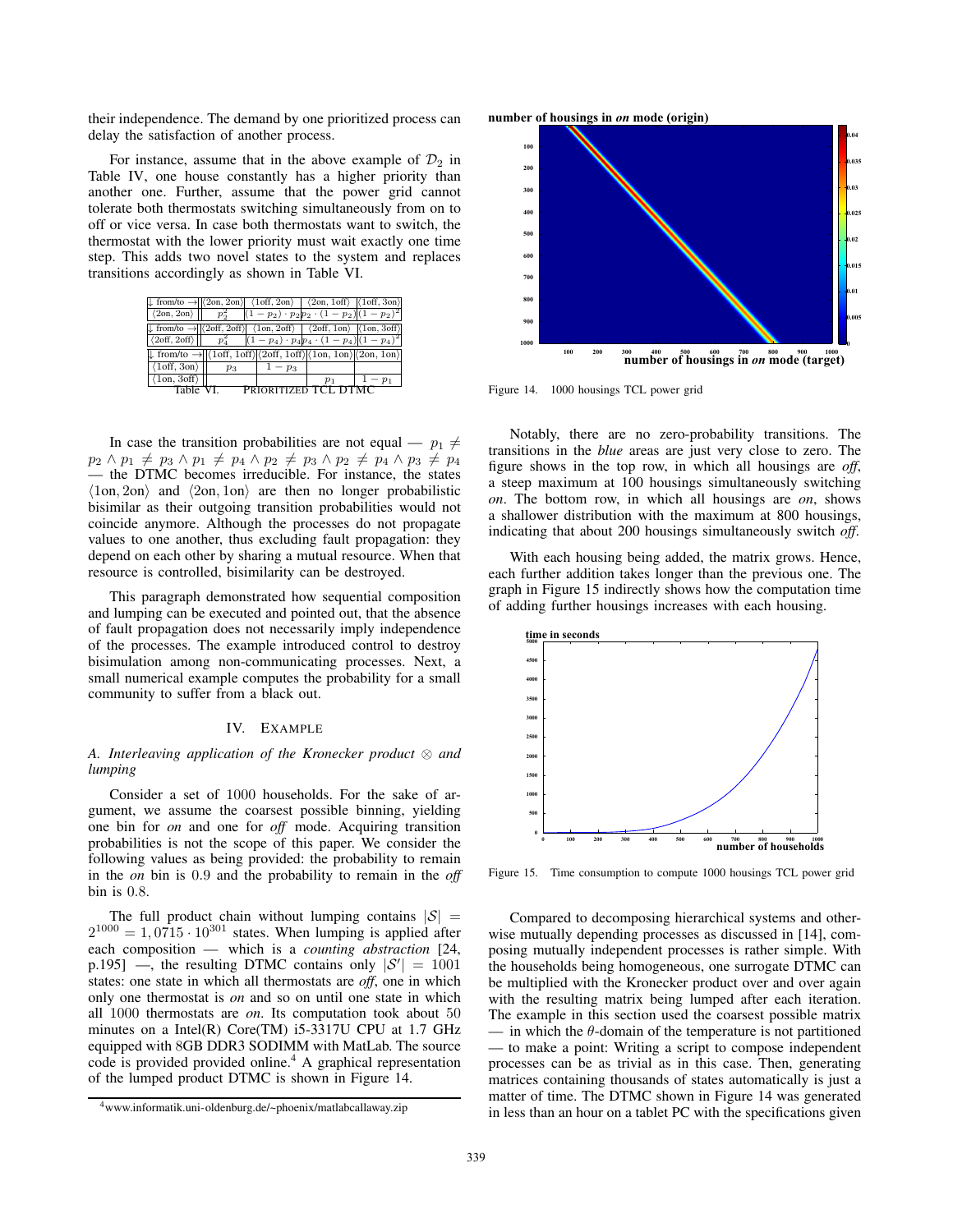above. Contrary, constructing hierarchically structured systems is not as easy. The example in [14] contained only  $|\mathcal{M}| = 648$ states and  $|M'| = 324$  states. Its computation by hand took about two weeks. The number of states is not a good indicator to reason about scalability. Instead, the effort that is required to construct a DTMC to compute the desired measure can should used.

## *B. The risk of blackout – limiting window reliability*

The probability that the system blacks out is the accumulated transition probability of too many houses switching on or off simultaneously. For instance, if the system blacks out with 1000 simultaneous houses switching, the probability for a blackout computes as  $pr(\overline{0,1000}) \cdot pr_{\Omega}(\langle 0 \rangle) + pr(\overline{1000,0}) \cdot pr_{\Omega}(\langle 1000 \rangle)$ . The index here refers to the number of simul $pr_{\Omega}(\langle 1000 \rangle)$ . The index here refers to the number of simultaneous switches necessary to cause a blackout. When the system breaks down for even 999 simultaneous switches, the probability for blackout computes as  $pr(\overline{0,1000}) \cdot pr_{\Omega}(\langle 0 \rangle) +$ <br> $pr(\overline{1000,0}) \cdot pr_{\Omega}(\langle 1000 \rangle) + pr(\overline{0,000}) \cdot pr_{\Omega}(\langle 0 \rangle) + pr(\overline{000,0})$  $pr(\overline{1000, 0}) \cdot pr_{\Omega}(\langle 1000 \rangle) + pr(\overline{0,999}) \cdot pr_{\Omega}(\langle 0 \rangle) + pr(\overline{999, 0}) \cdot$  $pr_{\Omega}(\langle 999 \rangle) + pr(1, 1000) \cdot pr_{\Omega}(\langle 1 \rangle) + pr(1000, 1) \cdot pr_{\Omega}(\langle 1000 \rangle)$ <br>and so forth Figure 16(a) shows the stationary distribution that and so forth. Figure 16(a) shows the stationary distribution that is required to compute the probability to crash. Figure 16(b) shows the probability to crash according to the required number of simultaneous switches that are required for the system to blackout.



Figure 16. Determining the risk to crash

In this scenario, we are interested in the probability that closure is not violated within a given time window. The *limiting window reliability* is a probability distribution on first stopping times. In contrast to LWA [18], it is a probability on stopping times of taking *a wrong* transition, violating closure, while LWA measures the probability of taking *a right* transition to achieve convergence. The limiting window reliability, which is the chance to *survive* a given time window w, is simply computed by  $(1 - pr_i)^w$  with respect to the critical number of simultaneous accumulated switches i.

With the limiting window reliability distribution, the ongoing risk of eventually suffering from a blackout can be computed. Figure 17 shows how the probability for each *safety predicate* — that is, either one house suffices to cause a blackout, or two, or three ... — converges to <sup>1</sup> over time. The x-axis showing the *number of households sufficing to cause a blackout* is cropped at 100 but extends to 1000. With fewer houses required to cause a blackout, the probability for a blackout increases at a faster pace. The figure shows that more than about 60 houses are required in the predicate to pose a thread for the community to survive the first 100 time steps from the limit onwards.



Figure 17. Limiting window reliability over 100 time steps

Figure 18 shows the same plot with the reliability being encoded in color for a larger time scale. This perspective shows that i) the demarcation between unreliable (dark red) and reliable (dark blue) is sharp (white) and ii) providing a safety threshold of even less than 100 houses suffices to provide for a *high* reliability for a time window of <sup>10</sup>, <sup>000</sup> computation steps. Notably, the critical number that the graph converges to in the limit, is the total number or housings. What seems like counting to infinity twice — the limiting window reliability starts in the limit and then converges to the limit again — opens an important discussion. Similar to *limiting reliability* as discussed by Trivedi [25, p.321], the limiting window reliability for a limiting window is zero, too. In the limit, the red area extends to 1000 households.



Figure 18. Limiting window reliability over 10,000 time steps

#### *C. The result*

The example demonstrated how a transition model and safety specifications can be derived from a real world system and how they can be utilized in the context of this paper. With an initial probability distribution, the risk of eventually taking a transition in which too many households simultaneously switch in the same direction can be computed. Contrary to LWA that computes the probability that the system reaches the legal states within a time window, the *window reliability* computes the probability that a system leaves the legal states in a time window. Contrary to the *limiting reliability* [25, p.321], it is reasonable in this context to compute the limiting *window* reliability. Consider the system to be initially supported by